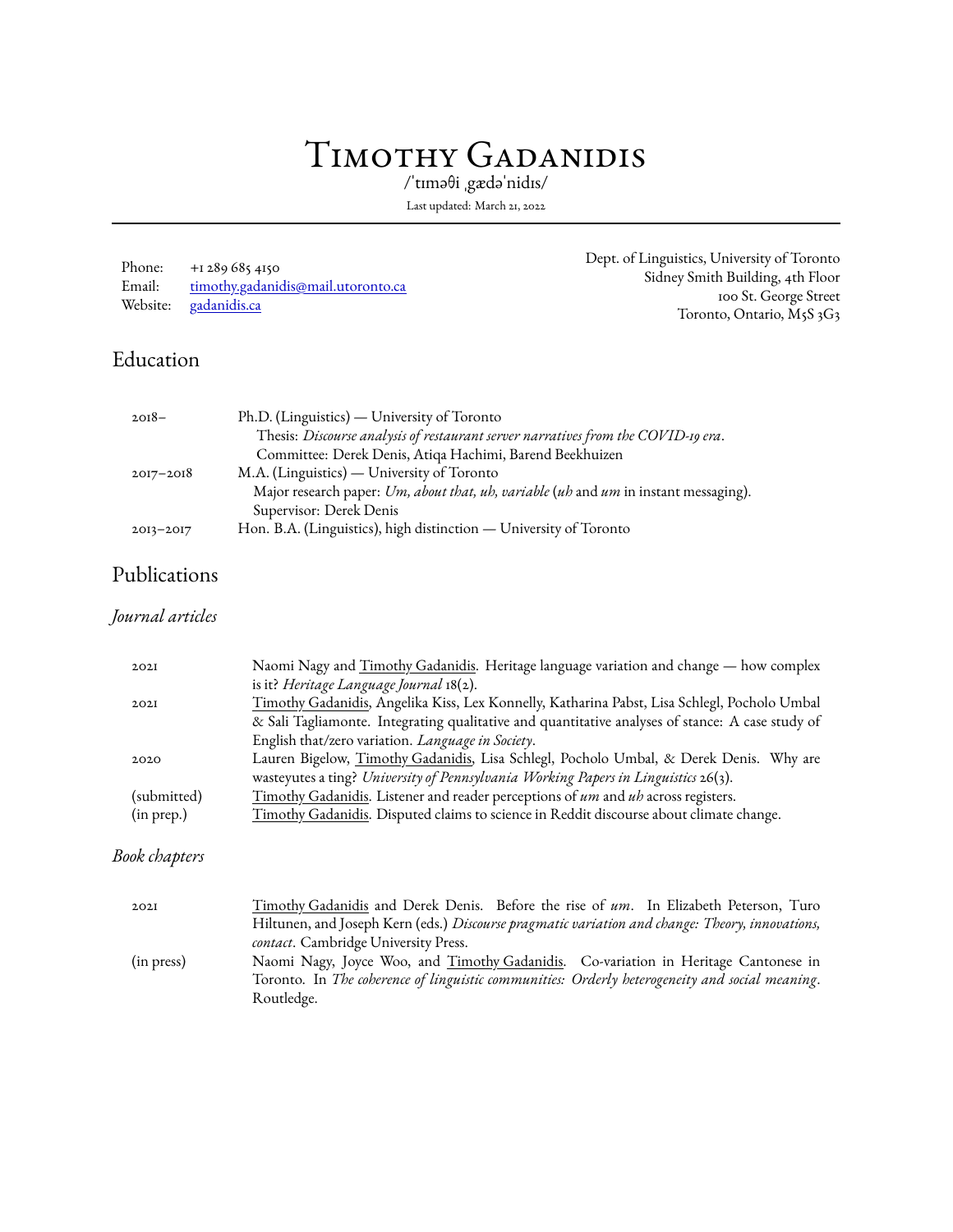### Presentations

# *Refereed conferences*

| 202I | Timothy Gadanidis. Perceiving um and uh across registers. Discourse-Pragmatic Variation &          |
|------|----------------------------------------------------------------------------------------------------|
|      | Change 5. University of Melbourne, December 14-16.                                                 |
| 2019 | Lauren Bigelow, Timothy Gadanidis, Lisa Schlegl, Pocholo Umbal, and Derek Denis. Why are           |
|      | wasteyutes a ting? New Ways of Analyzing Variation (NWAV) 48. University of Oregon, October        |
|      | $IO - I2.$                                                                                         |
| 2019 | Naomi Nagy, Timothy Gadanidis, and Joyce Woo. Covariation in Heritage Cantonese in Toronto.        |
|      | UK Language Variation and Change (UKLVC) 12. Queen Mary University of London. September            |
|      | $3 - 5$                                                                                            |
| 2019 | Sali Tagliamonte, Timothy Gadanidis, Jean-François Juneau, Kinza Mahoon, Andrei Munteanu,          |
|      | Lisa Schlegl and Fiona Wilson. Sounding like a 'Sounder': Dialect accommodation in Ontario,        |
|      | Canada. American Dialect Society (ADS) Annual Meeting. New York City. January 3-6.                 |
| 2018 | Timothy Gadanidis. 'What's the uh for?': Pragmatic specialization of uh and um in instant messag-  |
|      | ing. New Ways of Analyzing Variation (NWAV) 47. New York University (New York City). October       |
|      | $18 - 21.$                                                                                         |
| 2018 | Timothy Gadanidis, Nicole Hildebrand-Edgar, Angelika Kiss, Lex Konnelly, Katharina Pabst, Lisa     |
|      | Schlegl, Pocholo Umbal & Sali Tagliamonte. Stance, style, and semantics: Operationalizing insights |
|      | from semantic-pragmatics to account for linguistic variation. New Ways of Analyzing Variation      |
|      | (NWAV) 47. New York University (New York City). October 18–21.                                     |
| 2018 | Timothy Gadanidis. Um, about that, uh, variable: Uh and um in teen instant messaging. Discourse-   |
|      | Pragmatic Variation & Change 4. University of Helsinki (Helsinki, Finland). May 28-30th.           |
| 2018 | Derek Denis & Timothy Gadanidis. Before the rise of um. Discourse-Pragmatic Variation & Change     |
|      | 4. University of Helsinki (Helsinki, Finland). May 28-30th.                                        |

### *Refereed workshops*

| 2020 | Timothy Gadanidis and Yoonjung Kang. Speech rate and the perception of consonant and vowel          |
|------|-----------------------------------------------------------------------------------------------------|
|      | length in Japanese. Cues Out of the Box (LabPhonr7 satellite session). University of British        |
|      | Columbia (Vancouver, British Columbia). July 5.                                                     |
| 2019 | Timothy Gadanidis. The social meanings of um and uh. Change & Variation in Canada (CVC) 11.         |
|      | Memorial University (St. John's, Newfoundland and Labrador). June 14-15th.                          |
| 2019 | Lauren Bigelow, Timothy Gadanidis, Lisa Schlegl, Pocholo Umbal, and Derek Denis. [d]at's loud,      |
|      | bro: A report on TH-stopping in Multicultural Toronto English. 2nd Annual Buffalo-Toronto           |
|      | Workshop on Linguistic Perspectives on Variation Within and Across Languages (Toronto). March       |
|      | 16.                                                                                                 |
| 2019 | Timothy Gadanidis, Naomi Nagy, and Joyce Woo. Co-variation in Heritage Cantonese in Toronto.        |
|      | 2nd Annual Buffalo-Toronto Workshop on Linguistic Perspectives on Variation Within and Across       |
|      | Languages (Toronto). March 16.                                                                      |
| 2018 | Timothy Gadanidis. 'I'll have to steal that um, borrow it': Investigating uh and um in the instant  |
|      | messages of teens and twentysomethings. Change & Variation in Canada (CVC) 10. University of        |
|      | Manitoba and Université de Saint-Boniface (Winnipeg, Manitoba). May 4-5th.                          |
| 2018 | Timothy Gadanidis, Nicole Hildebrand-Edgar, Angelika Kiss, Lex Konnelly, Katharina Pabst, Lisa      |
|      | Schlegl, Pocholo Umbal & Sali Tagliamonte. Operationalizing style in variationist analysis: stance- |
|      | taking and English complementizers. Change & Variation in Canada (CVC) 10. University of Man-       |
|      | itoba and Université de Saint-Boniface (Winnipeg, Manitoba). May 4-5th.                             |
|      |                                                                                                     |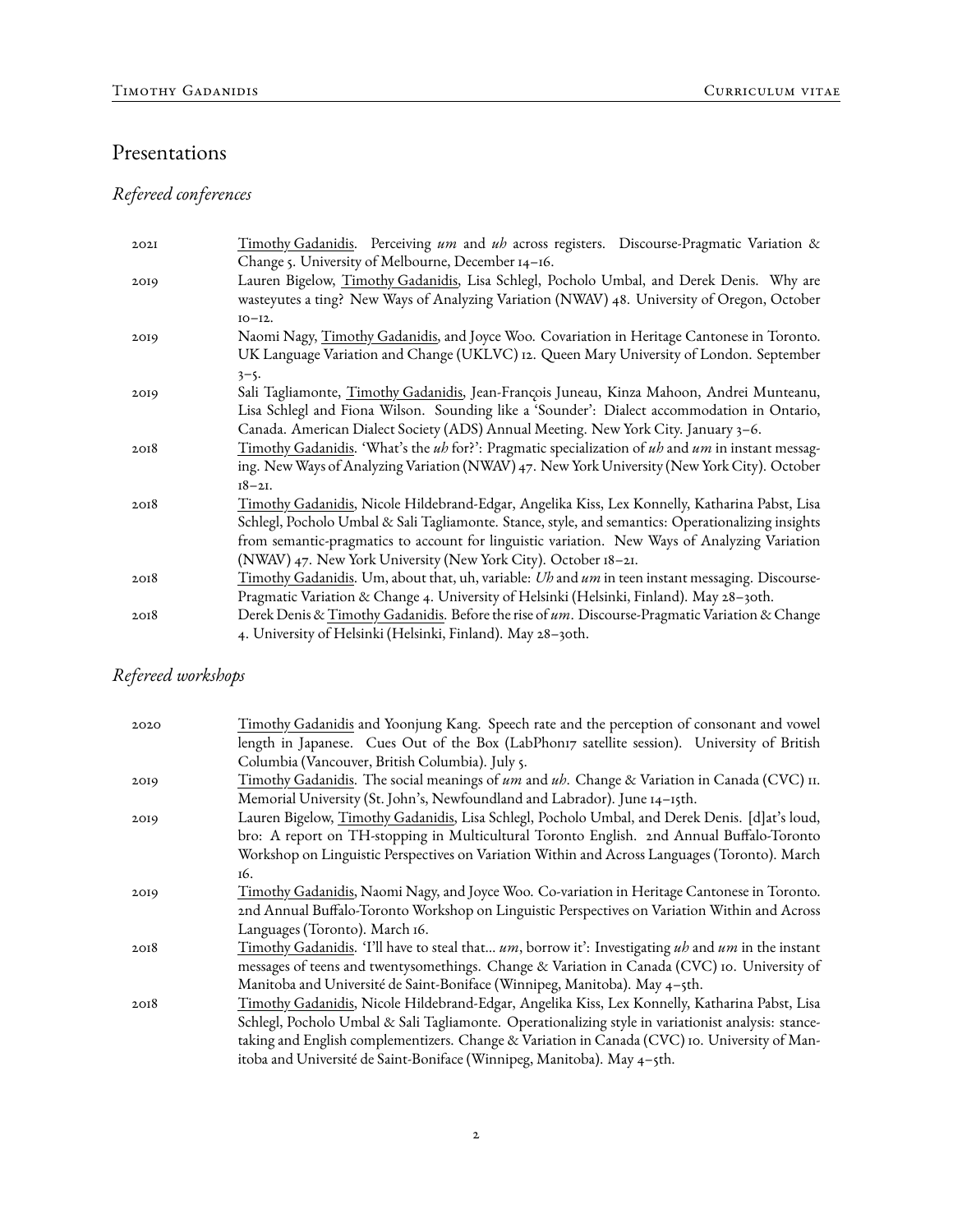| 2018 | Pocholo Umbal, Lisa Schlegl, Katharina Pabst, Lex Konnelly, Angelika Kiss, Nicole Hildebrand-                |
|------|--------------------------------------------------------------------------------------------------------------|
|      | Edgar, Timothy Gadanidis & Sali Tagliamonte. 'I think $\varphi$ it depends on the context': Stylistic varia- |
|      | tion in the use of the zero complementizer. Change & Variation in Canada (CVC) io. University of             |
|      | Manitoba and Université de Saint-Boniface (Winnipeg, Manitoba). May 4-5th.                                   |
| 2017 | Timothy Gadanidis. Null subjects in Internet English. 9th annual LGCU Welcome Workshop. Uni-                 |
|      | versity of Toronto (Toronto, Ontario). October 20th.                                                         |

# Research grants

| $20I9 - 2022$ | Joseph-Armand Bombardier Canada Graduate Scholarship (Doctoral), Social Sciences and Human- |
|---------------|---------------------------------------------------------------------------------------------|
|               | ities Research Council of Canada. \$105,000.                                                |
| $20I9 - 2022$ | Ontario Graduate Scholarship (Doctoral), University of Toronto School of Graduate Studies.  |
|               | $s15,000$ . (declined)                                                                      |

### Awards and honours

| 2019          | SSHRC Institutional Grant. Funding for recruiting participants for an experiment on $ub$ and $um$ in |
|---------------|------------------------------------------------------------------------------------------------------|
|               | speech. $$200.$                                                                                      |
| 2018          | SSHRC Institutional Grant. Funding for recruiting participants for an experiment on uh and um in     |
|               | IM. \$200.                                                                                           |
| 2018          | Travel Grant from CRC in Language Variation & Change. Funding for travel to CVC 10, Winnipeg.        |
|               | \$100.                                                                                               |
| 2018          | School of Graduate Studies Conference Grant. Funding for travel to DiPVaC 4, Helsinki. \$640.        |
| 2018          | SSHRC Institutional Grant. Funding for travel to DiPVaC 4, Helsinki. \$250.                          |
| $2013 - 2017$ | Dean's List, University of Toronto.                                                                  |
| 2015          | St. Michael's College In-course Scholarship. \$1,500.                                                |
| 2013          | University of Toronto Scholarship. \$5,000.                                                          |
|               |                                                                                                      |

# Teaching

#### *Assistant instructor*

Spring 2021 LIN204: *English Grammar*. Primary instructor: Dr. Ivan Bondoc. University of Toronto.

#### *Teaching assistant*

| Fall 2021   | JAL355: Language and Gender. Instructor: Dr. Derek Denis. University of Toronto Mississauga.   |  |  |
|-------------|------------------------------------------------------------------------------------------------|--|--|
| Spring 2021 | JAL355: Language and Gender. Instructor: Dr. Derek Denis. University of Toronto Mississauga.   |  |  |
| Fall 2020   | LIN203: English Words. Instructor: Dr. Marisa Brook. University of Toronto.                    |  |  |
| Summer 2020 | LINI02: Introduction to Linguistics: Sentence Structure. Instructor: Kaz Bamba. University of  |  |  |
|             | Toronto.                                                                                       |  |  |
| Spring 2020 | LIN351: Sociolinguistic Patterns. Instructor: Dr. Marisa Brook. University of Toronto.         |  |  |
| Spring 2020 | LIN200: Introduction to Language. Instructor: Dr. Nathan Sanders. University of Toronto.       |  |  |
| Fall 2019   | LIN251: Introduction to Sociolinguistics. Instructor: Dr. Marisa Brook. University of Toronto. |  |  |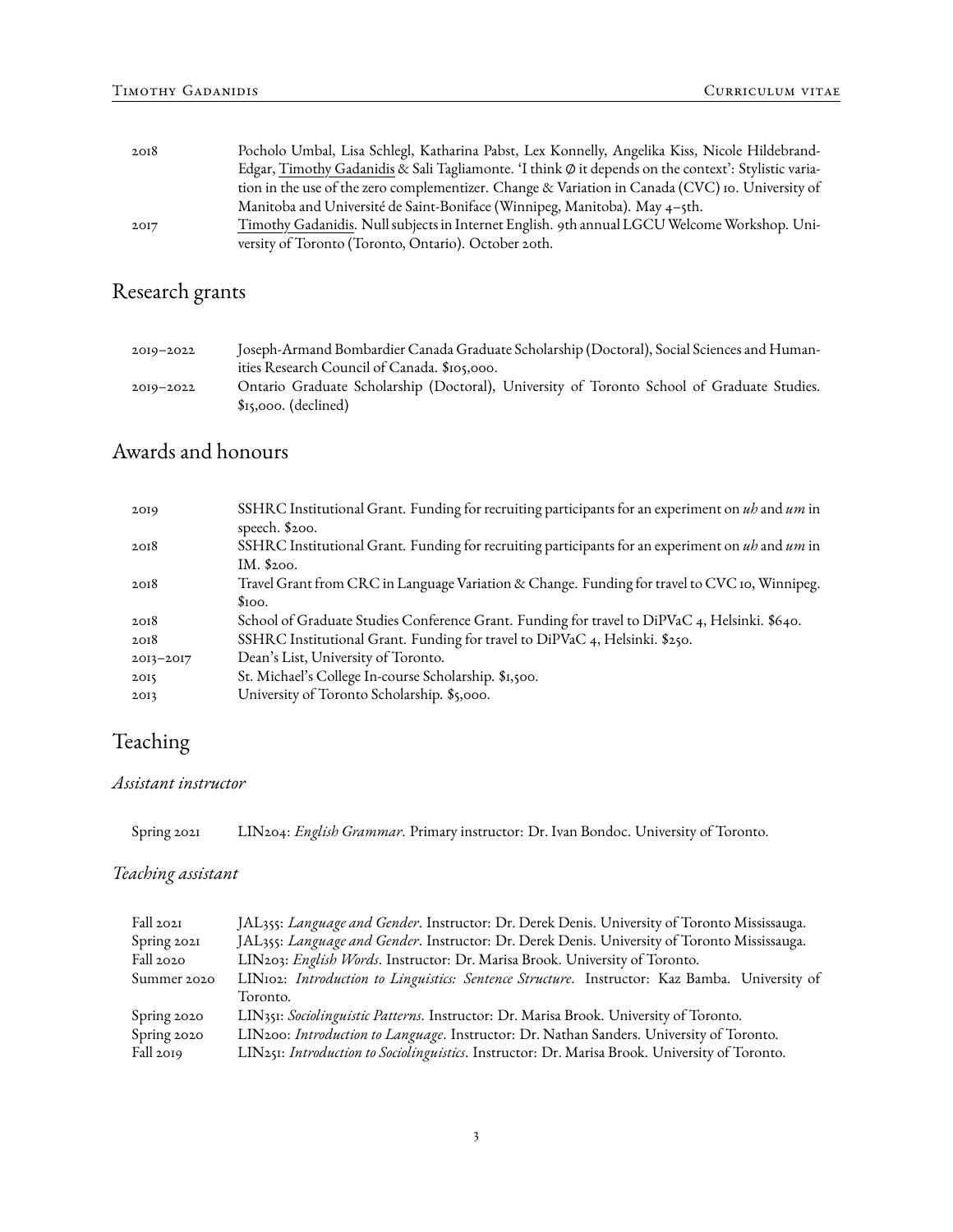| Spring 2019 | LIN102: Introduction to Linguistics: Sentence Structure and Meaning. Instructor: Dr. Susana Béjar. |
|-------------|----------------------------------------------------------------------------------------------------|
|             | University of Toronto.                                                                             |
| Fall 2018   | LINIOI: Introduction to Linguistics: Sound Structure. Instructor: Dr. Marisa Brook. University of  |
|             | Toronto.                                                                                           |
| Spring 2018 | LIN204: English Grammar. Instructor: Phil Howson. University of Toronto.                           |
| Fall 2017   | LIN200: Introduction to Language. Instructor: Dr. Nathan Sanders. University of Toronto.           |
|             |                                                                                                    |

#### *Grader*

| Fall 2020   | LIN340: Language and Computers. Instructor: Dr. Barend Beekhuizen. University of Toronto          |  |  |
|-------------|---------------------------------------------------------------------------------------------------|--|--|
|             | Mississauga.                                                                                      |  |  |
| Spring 2020 | LIN353: Discourse Analysis. Instructor: Dr. Barend Beekhuizen. University of Toronto Mississauga. |  |  |

# Supervision

| $2020 - 2021$ | Cindy Zhao. A distributional study of semantic variation in online communities of practice. (Co- |  |
|---------------|--------------------------------------------------------------------------------------------------|--|
|               | supervisor with primary faculty supervisor Barend Beekhuizen.)                                   |  |

# Academic work experience

| Sept. 2020-Sept. 2021     | Research Assistant for Barend Beekhuizen. - I worked with Barend on various research<br>projects and computational linguistic tasks; the primary research project focused on so-<br>cial networks and semantic change, which we investigated using data from Reddit and<br>word vectors from Google's BERT language model.                                                                                                                                                                                                                                                                                                                                                                                                                                                                                                                                                                            |
|---------------------------|-------------------------------------------------------------------------------------------------------------------------------------------------------------------------------------------------------------------------------------------------------------------------------------------------------------------------------------------------------------------------------------------------------------------------------------------------------------------------------------------------------------------------------------------------------------------------------------------------------------------------------------------------------------------------------------------------------------------------------------------------------------------------------------------------------------------------------------------------------------------------------------------------------|
| May 2019-                 | Statistical consulting with R. - I do paid long-term consultation with colleagues on<br>statistics in R, helping to interpret results, create visualizations, and solve programming<br>problems. I also frequently provide advice, sample code, etc. to colleagues pro bono.                                                                                                                                                                                                                                                                                                                                                                                                                                                                                                                                                                                                                          |
| Sept. 2018-               | Lab Manager and Research Assistant for Naomi Nagy's Heritage Language Variation<br>and Change (HLVC) project. - I analyse and interpret sociolinguistic data, manage<br>payroll for research assistants, and carry out various other administrative, research and<br>programming tasks.                                                                                                                                                                                                                                                                                                                                                                                                                                                                                                                                                                                                               |
| Summer 2020               | Research Assistant (Department of Computer Science) on Institutional Strategic Initiative<br>on Language & Cognition, University of Toronto. - As part of a cross-departmental<br>initiative intending to chart and develop the network of language scientists at the Univer-<br>sity of Toronto, I interviewed faculty members who research language and computing,<br>researched current trends in language and computing research more broadly, and wrote<br>up a report summarizing the language and computing work being done at the university.<br>Collaboratively with graduate student researchers representing the fields of linguistics,<br>philosophy, psychology, anthropology and speech-language pathology, I helped develop<br>a report synthesizing the research being done on language and cognition across the uni-<br>versity and making recommendations for future collaboration. |
| June 2019 - December 2020 | Research Assistant for Yoonjung Kang. - I developed, implemented and ran an experi-<br>ment on the effect of speech rate on perception of the Japanese quantity distinction for<br>consonants and vowels, including recording and manipulating stimuli using Praat and<br>writing the experiment script in jsPsych.                                                                                                                                                                                                                                                                                                                                                                                                                                                                                                                                                                                   |